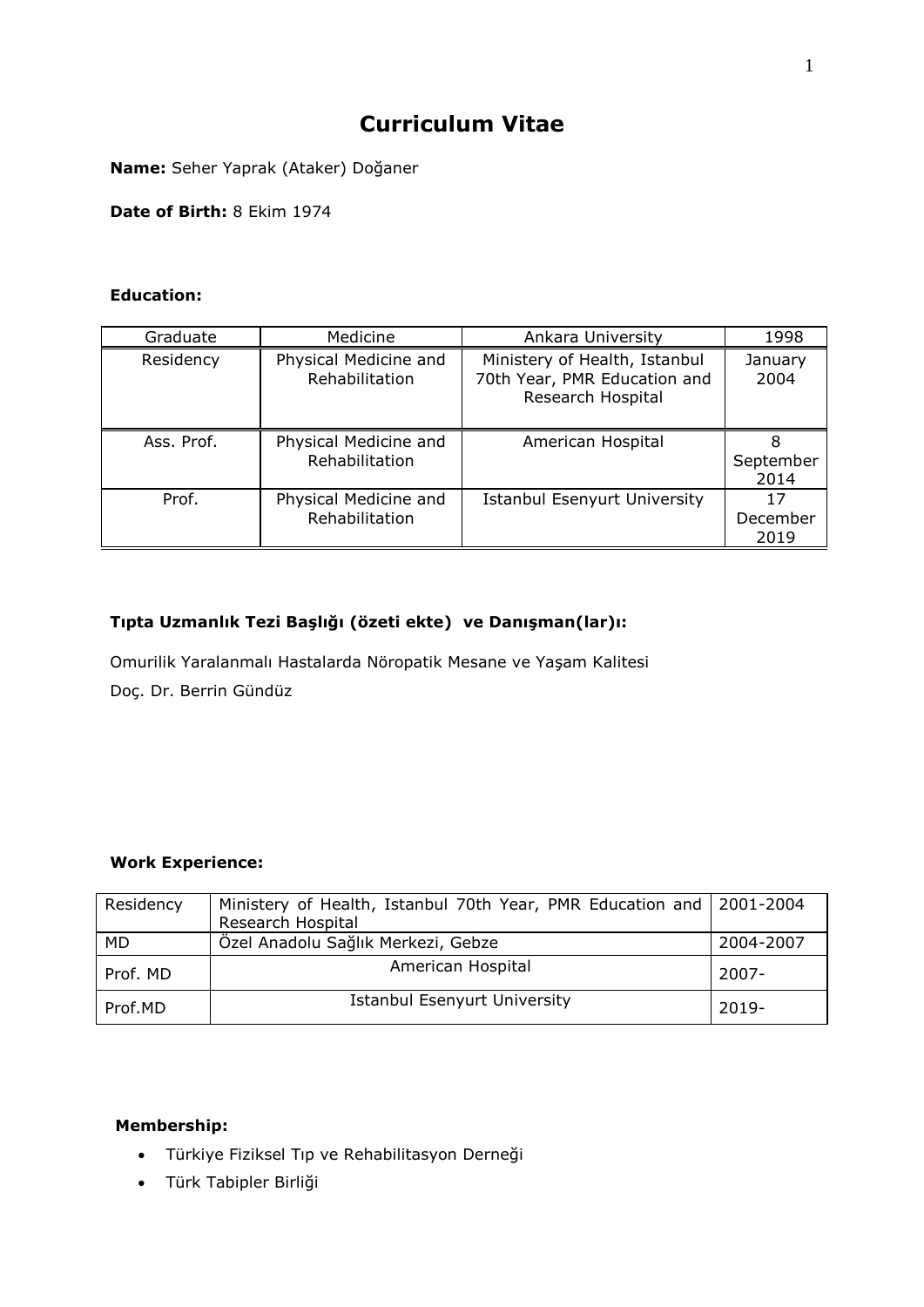#### **A. Articles in International Scientific Journals:**

- **A1.** Gündüz B, Erhan B, **Demir Y**. Subcutaneous injections as a risk factor of myositis ossificans traumatica in spinal cord injury. International Journal of Rehabilitation Research 2007,30:87-90
- **A2.** Sasani M, Aydin AL, Oktenoglu T, Cosar M, **Ataker Y**, Kaner T, Ozer AF. The combined use of a posterior dynamic transpedicular stabilization system and a prosthetic disc nucleus device in treating lumbar degenerative disc disease with disc herniations. SAS Journal Summer 2008;2:130-136
- **A3.** Canbulat N, Sasani M, **Ataker Y**, Oktenoglu T, Berker N, Ercelen O, Çerezci O, Ozer AF, Berker E. A rehabilitation protocol for patients with lumbar degenerative disc disease treated with lumbar total disc replacement. Arch Phys Med Rehab 2011 Apr; 92(4): 670-676. Epub 2011 Mar 2
- **A4. Ataker Y,** Gudemez E, Comert Ece S, Canbulat N, Gulgonen A. Rehabilitation protocol after suspension arthroplasty of thumb carpometacarpal joint osteoarthritis. J Hand Ther 2012 Oct;25(4):374-83. doi:10.1016/j.jht.2012.06.002. Epub 2012 Sep 10
- **A5.** Solmaz B, Aydin AL, Gomleksiz C, **Ataker Y**, Sasani M, Oktenoglu T, Ozer AF. Skipping posterior dynamic transpedicular stabilization for distant segment degenerative disease. Adv Orthop 2012;2012: 496817. doi:10.1155/2012/496817. Epub 2012 Oct 3
- **A6.** Solmaz B, Aydin AL, Gomleksiz C, **Ataker Y**, Oktenoglu T, Sasani M, Ozer AF. Current alternatives for treatment of degenerative spinal disc disease. J Spine Neurosurg 2012, 1:2. http://dx.doi.org/10.4172/jsns.1000e104
- **A7.** Oktenoglu T, Ozer AF, Sasani M, **Ataker Y**, Gomleksiz C, Celebi I. Posterior transpedicular dynamic stabilization versus total disc replacement in the treatment of lumbar painful degenerative disc disease: A comparison of clinical results. Adv Orthop. 2013;2013:874090. doi: 10.1155/2013/874090. Epub 2013 Jan 17.
- **A8.** Ozer AF, Keskin F, Oktenoglu T, Suzer T, **Ataker Y**, Gomleksiz C, Sasani M. A novel approach to the surgical treatment of lumbar disc herniations: indications of simple discectomy and posterior transpedicular dynamic stabilization based on Carregee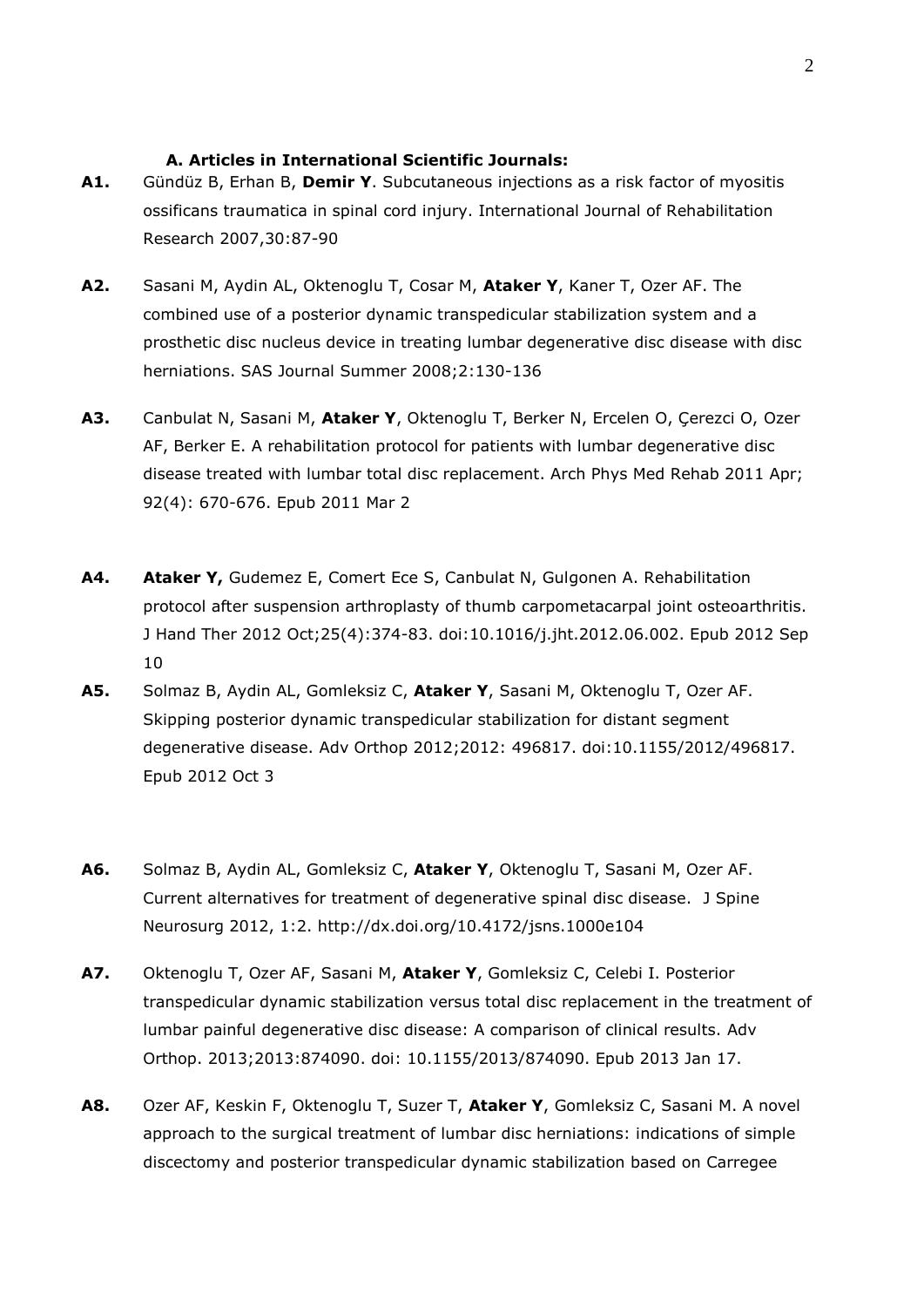classification. Adv Orthop. 2013;2013:270565. doi: 10.1155/2013/270565. Epub 2013 Apr 9.

- **A9.** Eser O, Gomleksiz C, Sasani M, Oktenoglu T, Aydın AL, **Ataker Y**, Suzer T, Ozer AF. Dynamic stabilisation in the treatment of degenerative disc disease with modic changes. Adv Orthop.2013; 2013:806267. doi: 10.1155/2013/806267. Epub 2013 May 20.
- **A10.** Uludag S, **Ataker Y,** Seyahi A, Tetik O, Gudemez E. Early rehabilitation after stable osteosynthesis of intra-articular fractures of the metacarpal base of the thumb. J Hand surg Eur Vol 2015 May;40(4):370-373. doi:10.1177/1753193413494035. Epub 2013 Jun 21.
- **A11.** Canbay S, **Ataker Y**, Canbulat N, Kabaoğlu ZU, Oktenoğlu T, Sasani M, Ozer AF. Effect of Posterior Dynamic Instrumentation on High-Intensity Zone in Lumbar Degenerative Disc Disease. J Turk Neurosurg. 2015, Vol: 25, No: 4, 578-585
- **A12.** Canbulat N, Oktenoglu T, **Ataker Y**, Sasani M, Ercelen O, Cerezci O, Suzer T, Ozer AF. A rehabilitation protocol for patients with lumbar degenerative disc disease treated with posterior transpedicular dynamic stabilization. Turk Neurosurg. 2017; 27(3):426-435. doi: 10.5137/1019-5149.JTN.16326-15.1
- **A13. Ataker Y**, Uludag S, Ece SC, Gudemez E. Early active motion after rigid internal fixation of unstable extra-articular fractures of the proximal phalanx. J Hand Surg Eur Vol 2017 Oct; 42(8): 803-809. doi:10.1177/1753193417709949. E pub 2017 Jun 7

### **B. International Presentations:**

**B1. Yaprak Demir,** Berrin Gündüz, Belgin Erhan. How quality of life is affected with neuropathic bladder management in spinal cord injured patients. 5th Mediterranean Congress of Physical and Rehabilitation Medicine, Antalya, Turkey, September 30- October 04, 2004.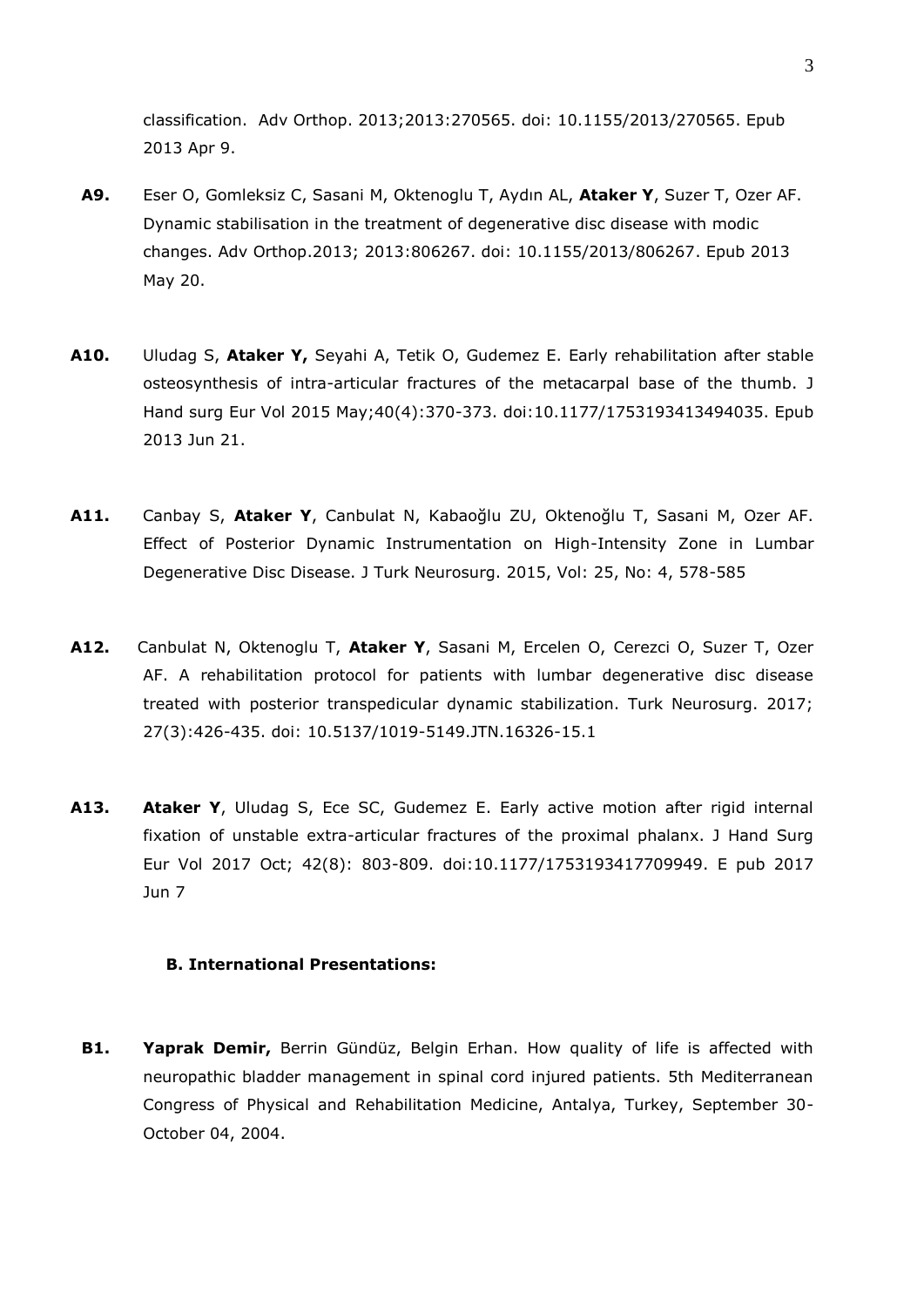- **B2.** Sema Demirci, Banu Büyükkal, **Yaprak Demir,** Ayşen Yücel, Betül Yalçıner. Multidiciplinary approach to patients with chronic pain. Pain in Europe V, Istanbul, Turkey, September 13-16, 2006.
- **B3.** Eftal Gudemez**, Yaprak Ataker**, Sibel Cömert, Önder Çerezci, Ayan Gulgonen. Avulsion fractures of the distal phalanx. Annual Meeting of Federation of European Societies for Surgery of the Hand, Poznan, Poland, June 03-06, 2009.
- **B4.** Eftal Gudemez**, Yaprak Ataker**, Sibel Cömert, Önder Çerezci. The problems after open reduction and plate-screw fixation of proximal phalangeal fractures. Annual XIVth Congress of Federation of European Societies for Surgery of the Hand, Poznan, Poland, June 03-06, 2009.
- **B5.** Nazan Canbulat, Ayla Ucak , Sule Meral S, Aksel Seyahi, Mehmet Demirhan, **Yaprak Ataker**, Önder Cerezci, Ender Berker, Nadire Berker. Tear-size dependent rehabilitation in rotator cuff repair. 5<sup>th</sup> World Congress of the International Society of Physical and Rehabilitation Medicine. 13-17 June 2009, Istanbul, Turkey.
- **B6. Yaprak Ataker**, Sibel Comert, Nazan Canbulat, Önder Cerezci, Ender Berker, Eftal Gudemez. Early rehabilitation approach after open reduction and rigid internal fixation in proximal phalangeal fractures of the hand. 5<sup>th</sup> World Congress of the International Society of Physical and Rehabilitation Medicine. 13-17 June 2009, Istanbul, Turkey.
- **B7.** Nazan Canbulat, Şule Meral Eren, Ayla Ucak, Önder Cerezci, Ender Berker, **Yaprak Ataker**, Mehmet Demirhan, Nadire Berker. Efficacy of rehabilitation in shoulder injuries: Is it really worth the effort?  $5<sup>th</sup>$  World Congress of the International Society of Physical and Rehabilitation Medicine. 13-17 June 2009, Istanbul, Turkey.
- **B8.** Nazan Canbulat, **Yaprak Ataker**, Mehmet Demirhan, Aksel Seyahi, Şule Meral Eren, Ayla Ucak. Tear-size dependent rehabilitation in rotator cuff repair. 22<sup>nd</sup> Congress of European Society for Surgery of the Shoulder and the Elbow. SECEC-ESSE. 17 September 2009, Madrid, Spain.
- **B9.** Eftal Gudemez, **Yaprak Ataker**, Sibel Comert Ece, Onder Cerezci, Ayan Gulgonen. Clinical results of anchor fixation of avulsion fractures of the ulnar base of the proximal phalanx of the thumb. Annual XVth Congress of The Federation of European Societies for Surgery of the Hand, Bucharest, Romania, June 23-26, 2010.
- **B10.** Eftal Gudemez, Ayan Gulgonen, **Yaprak Ataker**, Sibel Comert Ece. Advanced stage in trapeziometacarpal osteoarthritis: Long-term outcomes of suspension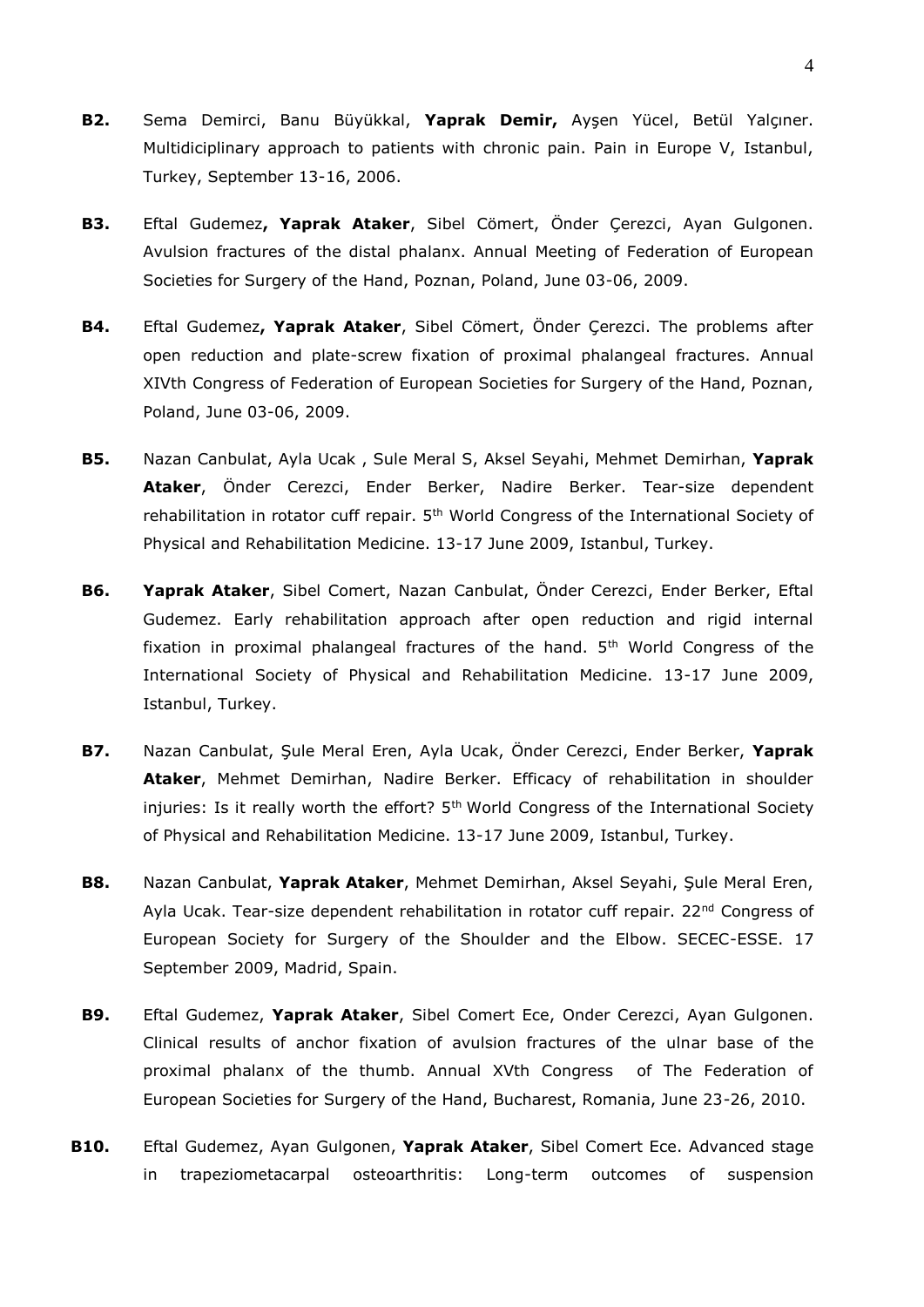arthroplasty. Annual XVth Congress of The Federation of European Societies for Surgery of the Hand, Bucharest, Romania, June 23-26, 2010.

- **B11.** Sibel Comert Ece, **Yaprak Ataker**, Nazan Canbulat, Onder Cerezci, Eftal Gudemez. Zone 1 extensor tendon injury: How to rehabilitate after the surgery of bony avulsion. Combined XVIth Congress of The Federation of European Societies for Surgery of the Hand and Xth Congress of The European Federation of Societies of The Hand Therapy, Oslo, Norway, May 26-28, 2011.
- **B12. Yaprak Ataker**, Sibel Cömert Ece, Nazan Canbulat, Ayan Gulgonen, Eftal Gudemez. Rehabilitation protocol after suspension arthroplasty of thumb basal joint osteoarthritis. Combined XVIth Congress of The Federation of European Societies for Surgery of the Hand and Xth Congress of The European Federation of Societies of The Hand Therapy, Oslo, Norway, May 26-28, 2011.
- **B13. Yaprak Ataker**, Sibel Cömert Ece, Nazan Canbulat, Eftal Gudemez. Rehabilitation of the flexor tendon avulsion fractures. Combined XVIth Congress of The Federation of European Societies for Surgery of the Hand and Xth Congress of The European Federation of Societies of The Hand Therapy, Oslo, Norway, May 26-28, 2011.
- **B14.** Suat Canbay, **Yaprak Ataker**, Nazan Canbulat, Zeynep Ünal Kabaoğlu, Tunç Öktenoğlu, Mehdi Sasani, Ali Fahir Özer. Healing of the tear in the annulus fibrosus is associated with posterior lumbar dynamic instrumentation. 2<sup>nd</sup> Middle East Spine Meeting, Çeşme, İzmir, May 16-19, 2013.
- **B15.** Serkan Uludağ, Eftal Güdemez, **Yaprak Ataker**. Intra-articular fractures of the thumb metacarpal base. XVIIIth Congress of The Federation of European Societies for Surgery of the Hand, Belek- Antalya, Turkey, May 29- June 1 2013.

#### **C. International/ National Books or Book Chapters:**

#### **C1. National Books:**

**C1.1** Ö. Çerezci, **Y. Ataker**, N. Canbulat, E. Güdemez (editörler), El Rehabilitasyonu, 545 sayfa, İstanbul, Amerikan Hastanesi Yayınları, 2013

#### **C2. . National Book chapters:**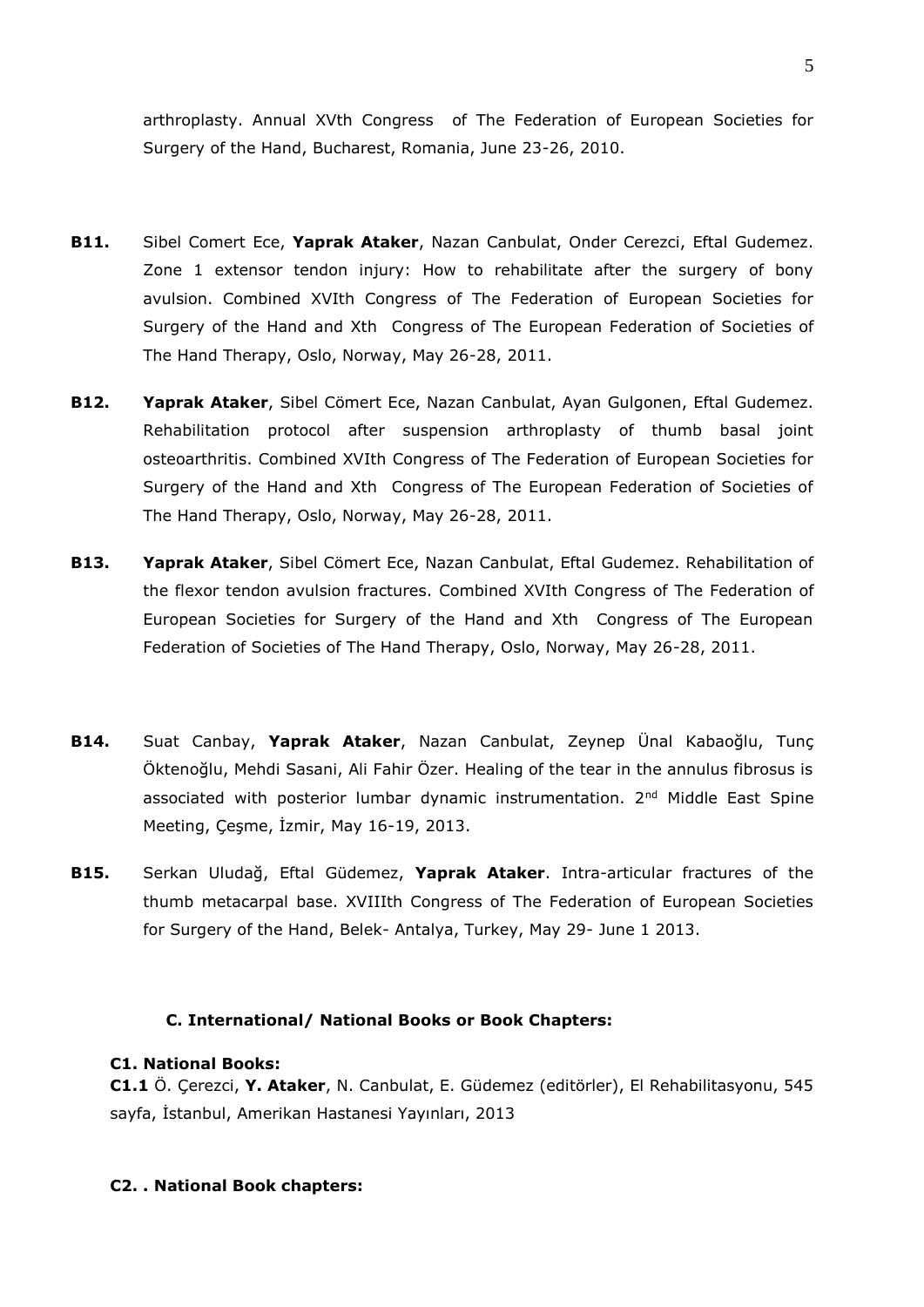- **1. Y. Ataker**, Ö. Çerezci, Ö. Kılıçoğlu, A. Tura. N. Berker, N. Canbulat, M. Demirhan, Omuz-Dirsek- Diz- Ayak Bileği Rehabilitasyon Protokolleri (Aşil Tendon), 169-182 pp., İstanbul, Nobel Tıp Kitapevleri, 2009
- **2. Y. Ataker**, Ö. Çerezci, Ö. Kılıçoğlu, A. Tura. N. Berker, N. Canbulat, M. Demirhan, Omuz-Dirsek- Diz- Ayak Bileği Rehabilitasyon Protokolleri (Ayak Bileği Dış Yan Bağları), 183-194 pp., İstanbul, Nobel Tıp Kıtapevleri, 2009
- **3. Y. Ataker**, Ö. Çerezci, Ö. Kılıçoğlu, A. Tura. N. Berker, N. Canbulat, M. Demirhan, Omuz-Dirsek- Diz- Ayak Bileği Rehabilitasyon Protokolleri. (Ayak Bileği Eklemi), 195- 200 pp., İstanbul, Nobel Tıp Kitapevleri, 2009
- **4. Y. Ataker**, Ö. Çerezci, Ö. Kılıçoğlu, A. Tura. N. Berker, N. Canbulat, M. Demirhan, Omuz-Dirsek- Diz- Ayak Bileği Rehabilitasyon Protokolleri (Talus Osteokondral Lezyonları), 201-206 pp., İstanbul, Nobel Tıp Kitapevleri, 2009
- **5. Y. Ataker**. A.F. Özer, Lomber Dejeneratif Disk Hastalığı ve Dinamik Stabilizasyon (İlaç Tedavisi, Diğer Tedavi Yöntemleri ve Etki Mekanizmaları), 154-159 pp., İstanbul, Amerikan Hastanesi Yayınları, 2011
- **6.** E. Güdemez, **Y. Ataker**, S. C. Ece. Ö. Çerezci , Y. Ataker, N. Canbulat, E. Güdemez, El Rehabilitasyonu (El ve El Bileği Muayenesi, Kayıt Tutma, Fotoğraflama), 19-42 pp., İstanbul, Amerikan Hastanesi Yayınları, 2013
- **7. Y. Ataker**, S.C. Ece, E. Güdemez. Ö. Çerezci , Y. Ataker, N. Canbulat, E. Güdemez, El Rehabilitasyonu (Falanks ve Metakarp Kırıkları), 93-124 pp., İstanbul, Amerikan Hastanesi Yayınları, 2013
- **8. Y. Ataker**, S. C. Ece, E Güdemez. Ö. Çerezci , Y. Ataker, N. Canbulat, E. Güdemez, El Rehabilitasyonu (El Bileği: Karpal Kırıklar, Bozulmuş Karpal Stabiliteler, Ulnar Köşe Sorunları, El Bileği Artroskopisi, Kienböck Hastalığı), 125-146 pp., İstanbul, Amerikan Hastanesi Yayınları, 2013
- **9. Y. Ataker**, S. C. Ece, E. Güdemez. Ö. Çerezci , Y. Ataker, N. Canbulat, E. Güdemez, El Rehabilitasyonu (Distal Radyus Kırıkları), 147-170 pp., İstanbul, Amerikan Hastanesi Yayınları, 2013
- **10.** Canbulat N, **Ataker Y**. "Osteoporoz". Zileli M, Özer AF (Eds). Omurilik ve Omurga Cerrahisi", 1223-1232 pp., Cilt II, İzmir, İntertıp Yayınevi, 2014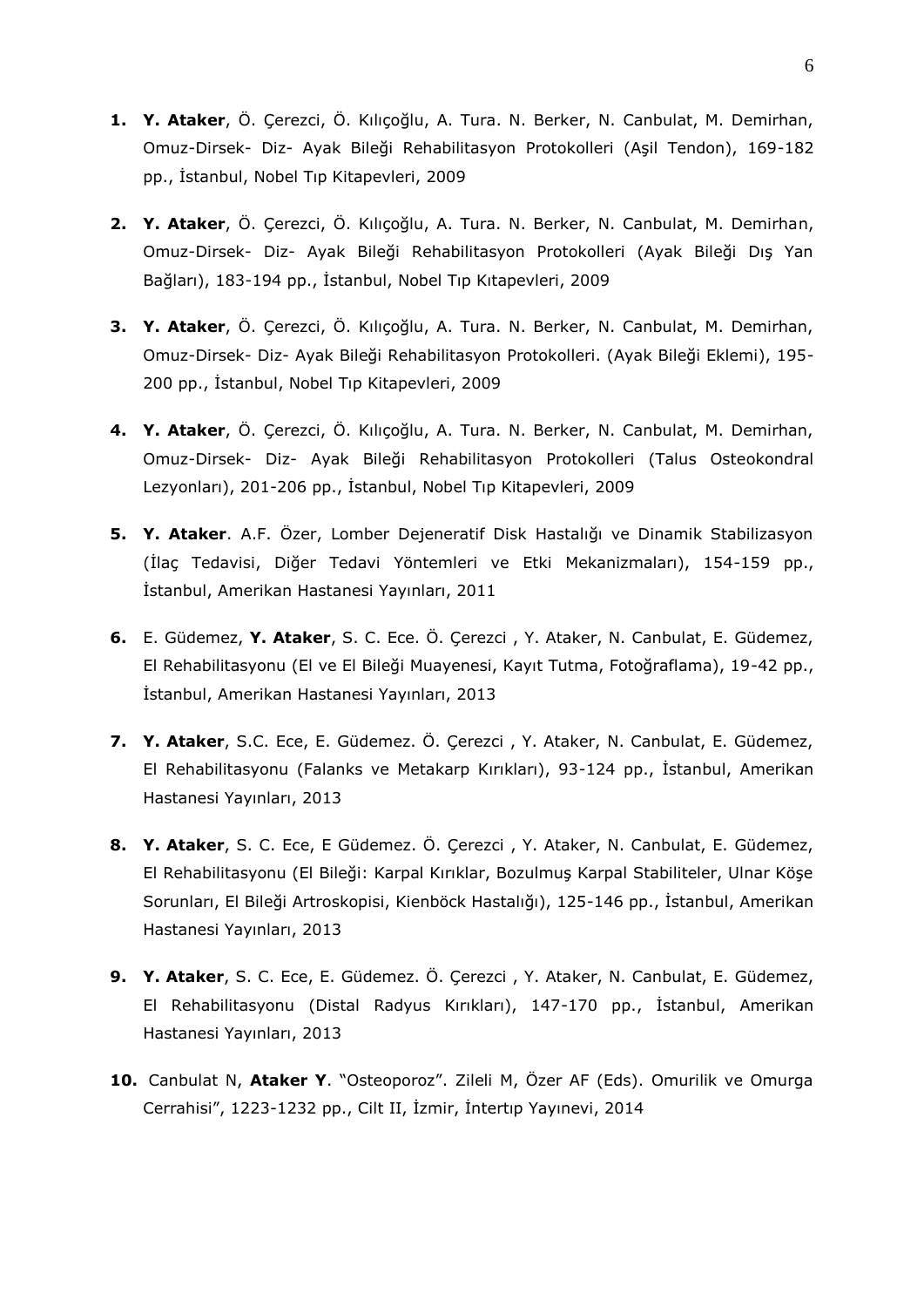- **11. Ataker Y**, Canbulat N. "Bel ağrısında fizik tedavi ve rehabilitasyon". Zileli M, Özer AF (Eds). Omurilik ve Omurga Cerrahisi, 1933-1943 pp., Cilt III, İzmir, İntertıp Yayınevi, 2014
- **12.** Canbulat N, **Ataker Y**. "Füzyon ve Hareketi Koruyan Cerrahi Sonrası Rehabilitasyon". Özer AF, Zileli M(Ed). Omurilik ve Omurga Cerrahisi, 1951-1961 pp.,Cilt III, İzmir, İntertıp Yayınevi, 2014
- 13. Ataker Y. Hasta pozisyonlanması, vücut mekanikleri ve transfer teknikleri (çeviri). Olga Dreeben-Irimia (ed), Belgin Erhan (çeviri ed). Fizyoterapiye giriş, 199-217 pp, İstanbul, Nobel Tıp Kitapevleri, 2017
- **14. Ataker Y**, Canbulat N. "Servikal dejeneratif hastalıklarda klinik değerlendirme''. Özer AF (Ed). Servikal Dejeneratif Hastalıklarda Cerrahi Teknikler. Basım aşamasında
- **15.** Canbulat N, **Ataker Y**. "Servikal spinal cerrahi sonrası rehabilitasyon: basit diskektomi, füzyon cerrahisi, servikal disk protezleri, multisegment servikal spondilotik myelopati cerrahileri''. Özer AF (Ed). Servikal Dejeneratif Hastalıklarda Cerrahi Teknikle. Basım aşamasında

#### **D. Articles in National Scientific Journals:**

- **D1. Yaprak Demir**, Berrin Gündüz, Belgin Erhan. Omurilik yaralanması sonrası üriner komplikasyonlar. Türkiye Fiziksel Tıp ve Rehabilitasyon Dergisi 2003; 49(5): 24-27.
- **D2.** Papatya Togay, Alkan Ozturk, **Yaprak Demir**, Ali Fuat Celik. Spinal kord lezyonlu olgularda nörojen barsak disfonksiyonu. Türkiye Fiziksel Tıp ve Rehabilitasyon Dergisi 2003; 49(5): 42-46.
- **D3. Yaprak Demir,** Belgin Erhan. Sırt ve Göğüs; fonksiyonel anatomisi, kinezyolojisi. Sendrom 2004; 16(6): 44-49.
- **D4.** Berrin Gündüz, Belgin Erhan, **Yaprak Demir,** Evrim Coşkun, Nurgül Tekin. Multiple sklerozlu hastalarda nörojenik mesane. Türkiye Fiziksel Tıp ve Rehabilitasyon Dergisi 2006;52: 102-4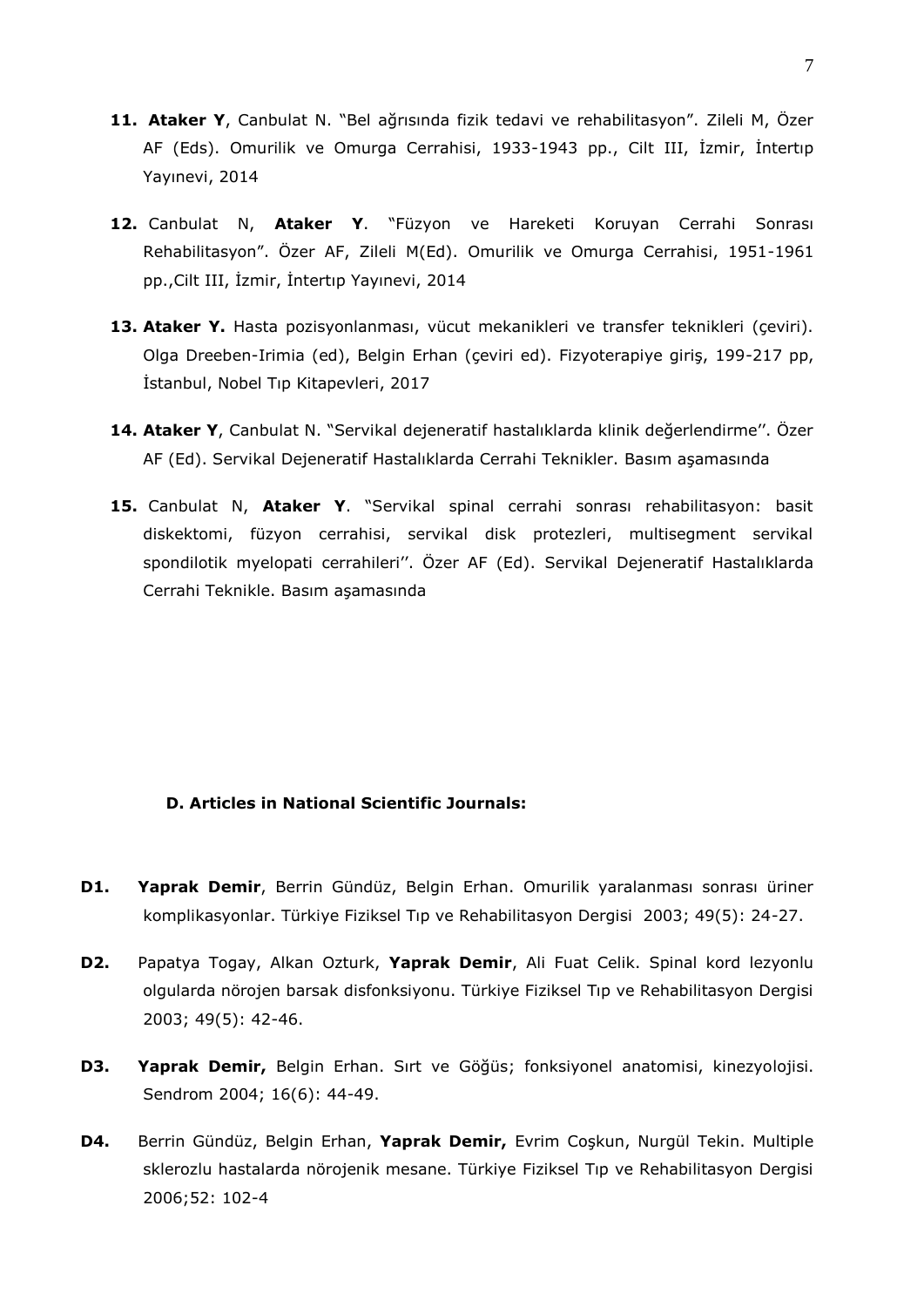- **D5.** Can Bora Onder, Cengiz Bahadır, **Yaprak Demir**, Nuriye Gurer. Hemiplejik hastalarda rehabilitasyonun klinik ve fonksiyonel duruma etkisi 2005;45 (1):5-9
- **D6. Yaprak Ataker**, Sibel Cömert Ece, Eftal Güdemez. Fleksor tendon tamiri sonrası rehabilitasyon. Turkiye Klinikleri J Orthop & Traumatol-Special Topics 2011; 4(2):31-42
- **D7.** Eftal Güdemez, Serkan Uludağ, **Yaprak Ataker.** Distal radius kırıklarına genel bakış ve konservatif tedavisi. TOTBİD Dergisi 2014; 12:177–193, doi: 10.14292/totbid.dergisi.2014.20
- **D8. Yaprak Ataker,** Nazan Canbulat. Lomber disk herniasyonlarında epidemiyoloji ve ayırıcı tanı. Türkiye Klinikleri Özel Sayısı, *(yayım aşamasında)*
- **D9. Yaprak Ataker,** Nazan Canbulat. Lomber disk hernilerinin başlangıç evresinde bel egzersizlerinin önemi. Türkiye Klinikleri Özel Sayısı, *(yayım aşamasında)*
- **D10.** Nazan Canbulat, **Yaprak Ataker.** Lomber diskektomi sonrası rehabilitasyon. Türkiye Klinikleri Özel Sayısı, *(yayım aşamasında)*
- **D11.** Nazan Canbulat, **Yaprak Ataker.** Lomber disk hernilerinde klinik. Türkiye Klinikleri Özel Sayısı, *(yayım aşamasında)*

## **E**. **National Presentations:**

- **E1.** Hakan Nur, Süleyman Aktas, Bora Onder, Şenel Efendioglu, Nuriye Gurer, Yalçın Polat, **Yaprak Demir.** Diz osteoartrit tedavisinde intraartiküler Na- hyaluronat ve fizik tedavi sonuçlarının karşılaştırılması. XVIII. Ulusal Fiziksel Tıp ve Rehabilitasyon Kongresi, 12-17 Mayıs, 2001, Antalya.
- **E2.** Süleyman Aktas, Can Bora Onder, **Yaprak Demir**, Hakan Nur, Şenel Efendioglu, Nuriye Gurer. 25 hemiplejili hastanın klinik ve fonksiyonel durumlarının değerlendirilmesi. XVIII. Ulusal Fiziksel Tıp ve Rehabilitasyon Kongresi, 12-17 Mayıs, 2001, Antalya.
- **E3.** Can Bora Onder, **Yaprak Demir**, Süleyman Aktas, Hakan Nur, Şenel Efendioglu, Yalçın Polat. Yatarak FTR programı olan bel ağrılı olguların klinik ve fonksiyonel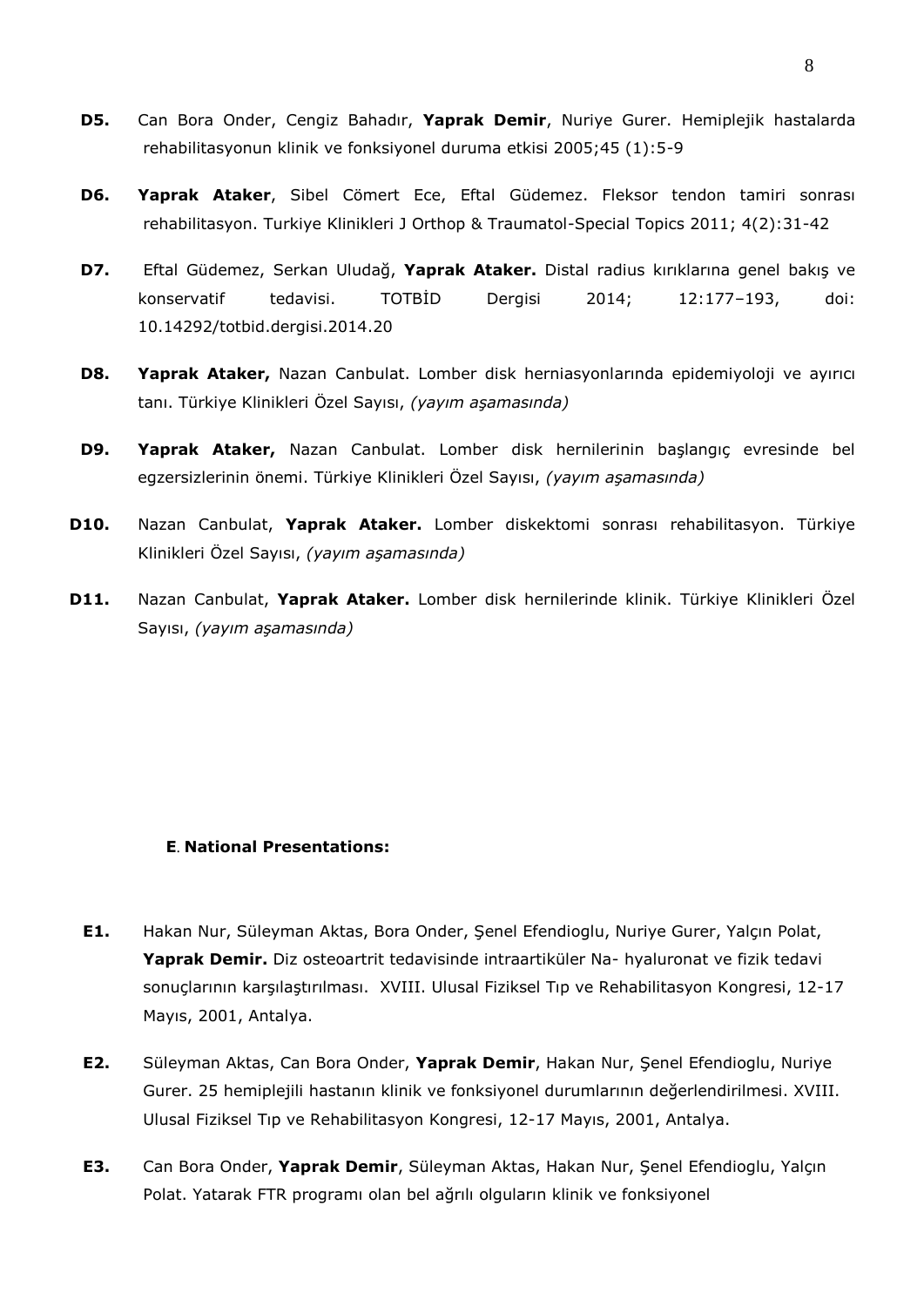değerlendirilmeleri. XVIII. Ulusal Fiziksel Tıp ve Rehabilitasyon Kongresi, 12-17 Mayıs, 2001, Antalya.

- **E4.** Gündüz B, **Yaprak Demir**, Belgin Erhan, Bora Akyürek. Spinal kord yaralanması sonrası üriner komplikasyonlar. XIX. Ulusal Fiziksel Tıp ve Rehabilitasyon Kongresi 04-08 Ekim, 2003, Belek, Antalya.
- **E5.** Belgin Erhan , **Yaprak Demir**, Berrin Gündüz, Hülya Altuntas. Spinal kord yaralanmasına eşlik eden brakiyal pleksus hasarı: 6 vaka sunumu. XIX. Ulusal Fiziksel Tıp ve Rehabilitasyon Kongresi 04-08 Ekim, 2003, Belek, Antalya
- **E6.** Berrin Gündüz, Evrim Coskun, Belgin Erhan, **Yaprak Demir.** Multiple sklerozlu hastalarda nöropatik mesane. XIX. Ulusal Fiziksel Tıp ve Rehabilitasyon Kongresi 04-08 Ekim, 2003, Belek, Antalya.
- **E7. Yaprak Ataker**, Önder Çerezci, Sibel Cömert, Eftal Güdemez. El rehabilitasyonunda ayna tedavisi. 11. El ve Üst Ekstremite Cerrahisi Kongresi, Çeşme-İzmir, 2008.
- **E8. Yaprak Ataker,** Sibel Cömert Ece, Önder Çerezci, Nazan Canbulat, Eftal Güdemez. Proksimal falanks kırıklarında açık redüksiyon rijid internal fiksasyon sonrası erken rehabilitasyon. 12. Ulusal El ve Üst Ekstremite Cerrahisi Kongresi, 19-22 Mayıs 2010, Antalya.
- **E9.** Eftal Güdemez, **Yaprak Ataker,** Sibel Cömert Ece, Ayan Gülgönen. Ulnar sinirin kübital tünelde kompresyonu ve subkütan anterior transpozisyonu. 12. Ulusal El ve Üst Ekstremite Cerrahisi Kongresi, 19-22 Mayıs 2010, Antalya.
- **E10.** Eftal Güdemez, **Yaprak Ataker,** Sibel Cömert Ece, Önder Çerezci, Ayan Gülgönen. Başparmak proksimal falanks ulnar kaide kopma kırıklarının kemik çıpası ile tedavisinin klinik sonuçları. 12. Ulusal El ve Üst Ekstremite Cerrahisi Kongresi, 19-22 Mayıs 2010, Antalya.
- **E11.** Eftal Güdemez, **Yaprak Ataker**, Sibel Cömert. Trapezyometakarpal eklem içi kırıkları: açık redüksiyon internal tespit yöntemi ile tedavisi. XXII. Ulusal Türk Ortopedi ve Travmatoloji Kongresi, 31 Ekim- 5 Kasım 2011, Antalya.
- **E12.** Sibel Cömert Ece, **Yaprak Ataker,** Serkan Uludağ, Aksel Seyahi, Eftal Güdemez. Trapezyometakarpal eklem kırıklarında erken aktif rehabilitasyon. II. Ulusal El Rehabilitasyonu Kongresi, 23- 26 Mayıs 2012, Gaziantep.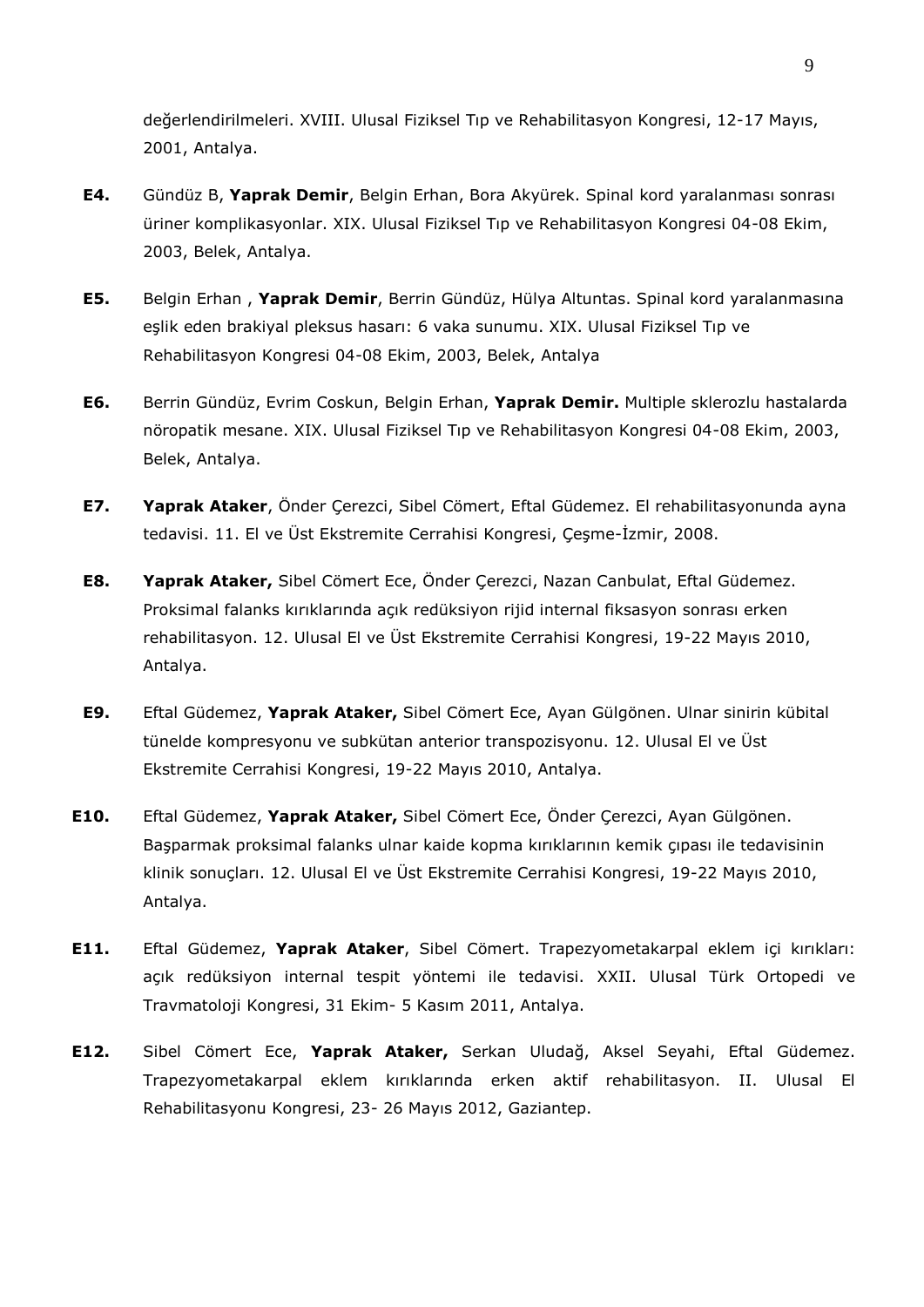- **E13.** Canbulat N, **Ataker Y**, Demirhan M, Seyahi A, Eren ŞM, Uçak A. Artroskopik rotator kaf tamiri sonrasında yırtık boyuna bağlı rehabilitasyon programlarının sonuçları. 24. Ulusal Fiziksel Tıp ve Rehabilitasyon Kongresi. 27-31 Mart 2013, Antalya.
- **E14. Ataker Y**, Güdemez E, Cömert Ece S, Canbulat N, Gülgönen A. Başparmak karpometakarpal eklem osteoartritinde askı artroplastisi sonrası rehabilitasyon protokolü. 24. Ulusal Fiziksel Tıp ve Rehabilitasyon Kongresi. 27-31 Mart 2013, Antalya.
- **E15. Ataker Y**, Cömert S, Canbulat N, Güdemez E. Fleksor digitorum profundus (FDP) tendonu kopma kırıkları sonrası rehabilitasyon. 24. Ulusal Fiziksel Tıp ve Rehabilitasyon Kongresi. 27-31 Mart 2013, Antalya.
- **E16.** Canbay S, **Ataker Y**, Canbulat N, Kabaoglu Unal Z, Öktenoğlu T, Sasani M, Özer AF. Posterior dinamik enstrümantasyonun lumbar dejeneratif disk hastalığında görülen yüksek intensite bölgesine etkisi. 24. Ulusal Fiziksel Tıp ve Rehabilitasyon Kongresi. 27-31 Mart 2013, Antalya.

#### **Other Publications:**

#### **Invited Speaker, Seminars:**

- **1. Yaprak Ataker.** Elin Değerlendirilmesi ve El Rehabilitasyonunda Ayna Tedavisi. Pazartesi Konferansları. Amerikan Hastanesi, İstanbul, 20 Ocak 2008.
- **2. Yaprak Ataker.** Torasik Çıkış Sendromu. Multidisipliner Ağrı Toplantısı. Amerikan Hastanesi, İstanbul, 20 Mart 2008.
- **3. Yaprak Ataker.** El Kırıkları Sonrası Rehabilitasyon. FTR, El ve Mikrocerrahi Bölümü Toplantıları. Amerikan Hastanesi, İstanbul, Nisan 2009.
- **4. Yaprak Ataker**. Phalangeal Fractures. Our Approach to Surgical Treatment and Physiotherapy. Klinik für Handchirurgie. Rhön Klinikum, Bad Neustadt, Germany, November 23-28, 2009. **Davetli Konuşmacı.**
- **5. Yaprak Ataker.** Aşil Tendonu Rehabilitasyonu. FTR, Ortopedi Eğitim Toplantıları. Amerikan Hastanesi, İstanbul, 13 Ocak 2010.
- **6. Yaprak Ataker,** Eftal Güdemez**.** Başparmak Taban Eklemi Osteoartriti: Güncel Cerrahi Tedavi ve Fizik Tedavi-Rehabilitasyon Yaklaşımı. FTR, Ortopedi Eğitim Toplantıları. Amerikan Hastanesi, İstanbul, 7 Nisan 2010.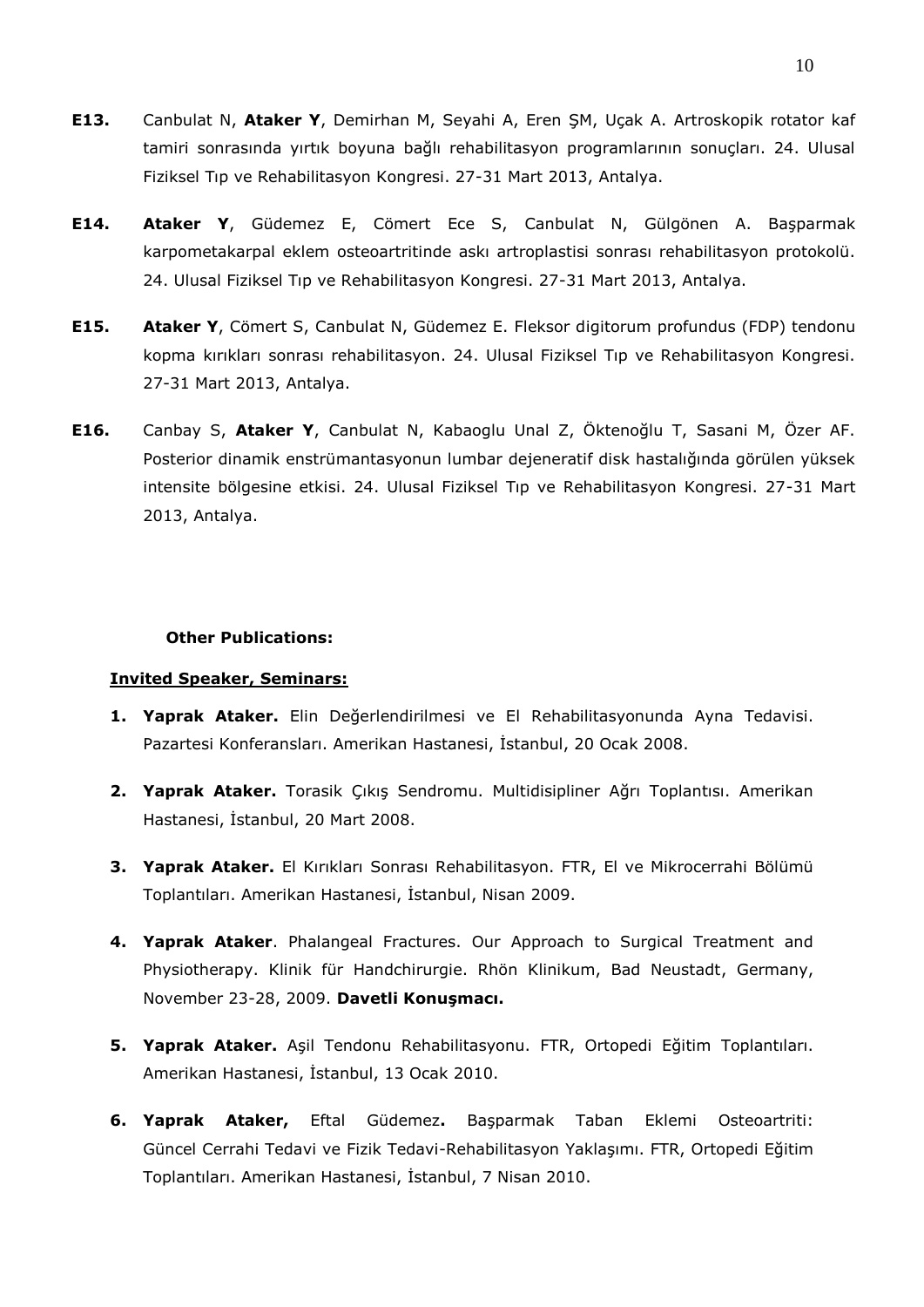- **7. Yaprak Ataker.** Tedavi Edilmemiş Proksimal İnterfalangeal Eklem Kırığı: Nasıl Rehabilite Edilecek? 12. Ulusal El ve Üst Ekstremite Cerrahisi Kongresi, 19-22 Mayıs 2010, Antalya. **Panel konuşması, davetli konuşmacı.**
- **8. Yaprak Ataker.** Pleksitler. Obstetrik Brakiyal Pleksus Felci Kursu, Hacettepe Üniversitesi Tıp Fakültesi, Ankara, 1-5 Kasım 2010. **Davetli konuşmacı.**
- **9. Yaprak Ataker.** Distal Radius Kırıklarının Rehabilitasyonu. El Bileği Cerrahisi Sorunlarına Güncel Yaklaşım Sempozyumu, Amerikan Hastanesi, 26-27 Kasım 2010. **Davetli konuşmacı.**
- **10. Yaprak Ataker.** Osteoporoza Güncel Yaklaşım. Kadın Hastalıkları ve Doğum Kliniği Eğitim Toplantıları. Amerikan Hastanesi, İstanbul, 25 Kasım 2011. **Davetli konuşmacı.**
- **11. Yaprak Ataker.** Osteoporoz Tedavisinde Yenilikler. FTR, Ortopedi Eğitim Toplantıları. Amerikan Hastanesi, İstanbul, 14 Mart 2012. **Davetli konuşmacı.**
- **12. Yaprak Ataker**. Hand rehabilitation from surgical point of view. Workshop and International Symposium. Klinik für Handchirurgie, Rhön Klinikum, Bad Neustadt, Germany, March 15-18, 2012. **Davetli Konuşmacı.**
- **13. Yaprak Ataker.** Distal radius kırıkları tedavisindeki modern rehabilitasyon yaklaşımları. II. Ulusal El Rehabilitasyonu Kongresi, 23- 26 Mayıs 2012, Gaziantep. **Davetli Konuşmacı.**
- **14. Yaprak Ataker.** Medial- lateral epikondilit, De Quervain tenosinoviti, tetik parmak: Fizik Tedavi bakışı ile. 14. Ulusal El ve Üst Ekstremite Cerrahisi Kongresi, 15-17 Mayıs 2014, Bursa. **Davetli Konuşmacı.**
- **15. Yaprak Ataker.** Çocuklarda ayak sorunlarına yaklaşım. Pediatri bölümü Eğitim Toplantıları. Amerikan Hastanesi, İstanbul, 19 Nisan 2015. **Davetli konuşmacı.**
- **16. Yaprak Ataker.** Bel adeleleri ve segmental instabiliteye etkisi. Nöroşirurji bölümü Eğitim Toplantıları. Amerikan Hastanesi, İstanbul, 6 Haziran 2015. **Davetli konuşmacı.**
- **17. Yaprak Ataker.** Türkiye Gençlik Filarmoni Orkestrası, Yaz Kampı. Müzisyen eli. 25 Temmuz 2015, Sabancı Üniversitesi, İstanbul. **Davetli Konuşmacı.**
- **18. Yaprak Ataker.** ''What factors affect implementation of early rehabilitation into intensive care unit practice? A qualitative study with clinicians''. FTR Eğitim Toplantıları. Amerikan Hastanesi, İstanbul, 13 Aralık 2016. **Davetli konuşmacı.**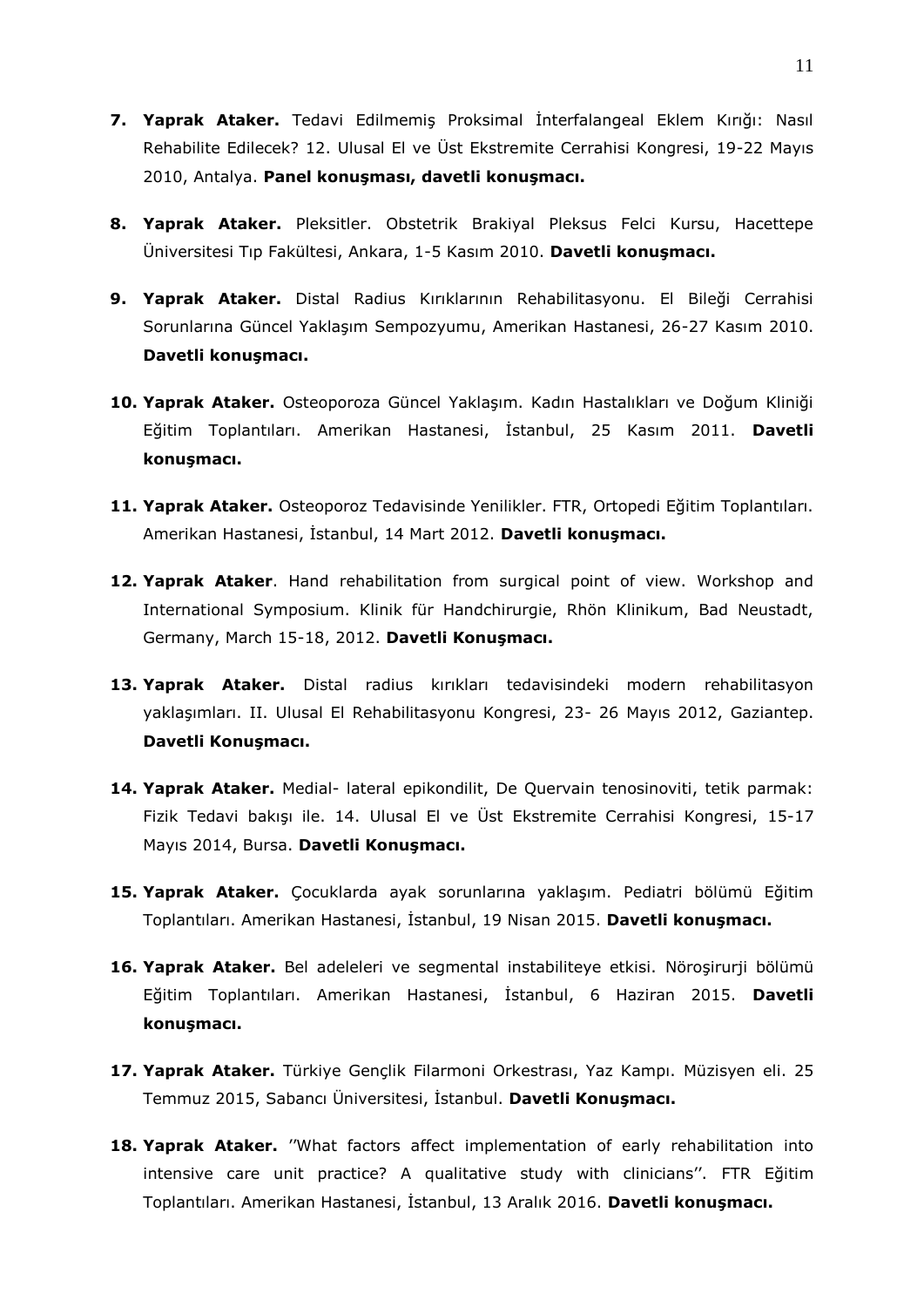- **19. Yaprak Ataker.** İstanbul Devlet Konservatuvarı, Sağlık ve Sanat dersi. 2015-2017 yılları arasında her dönem birer ders. **Davetli Konuşmacı.**
- **20. Yaprak Ataker.** ''Lateral, Medial epikondilit''. FTR Eğitim Toplantıları. Amerikan Hastanesi, İstanbul, 16 Ocak 2018.
- **21. Yaprak Ataker.** Medulla spinalis yaralanmalarında kronik dönemde üst ekstremite sorunları. XIV. Medulla Spinalis Yaralanmaları Sempozyumu, 3 Mart 2018, Sheraton Ataköy, İstanbul. **Davetli Konuşmacı.**
- **22. Yaprak Ataker.** Rotator manşon yırtıkları ve omuzda impingement sendromu. SBÜ Gaziosmanpaşa Taksim Eğitim ve Araştırma Hastanesi, İstanbul. **Davetli Konuşmacı.**

# **International Postgraduate Training:**

- **1.** Paris Üniversitesi, Hotel Dieu Hastanesi Fiziksel Tıp Departmanında Torakal ve Lomber Manuplasyon ve Mobilizasyonları ile ilgili eğitim. Ekim, 2006.
- **2.** Musculoskeletal Ultrasound Introductory Course. Brunnel University, London, UK. 2-3 Mart 2019.
- **3.** Cadaveric MSK Ultrasound Guided Injection Course, Imperial College, London, UK, 18-19 Ekim 2019.

## **National Postgraduate Training:**

- **1.** Bel Ağrısında Tanı ve Konservatif Tedavi. Türkiye Fiziksel tıp ve Rehabilitasyon Derneği, Mezuniyet Sonrası Eğitim Kursu. 28 Haziran 2002, İstanbul.
- **2.** Lokomotor sistem enjeksiyon teknikleri kursu. 21 Eylül 2002, İstanbul.
- **3.** Ortez ve Protez Uygulamaları. İstanbul Üniversitesi, İstanbul Tıp Fakültesi, Fiziksel Tıp ve Rehabilitasyon Anabilim Dalı Mezuniyet Sonrası Eğitim Kursu, 21-22 Nisan 2003, İstanbul.
- **4.** Botilinum Toksin Klinik Uygulamalar Kursu. 10 Mayıs 2003, İstanbul.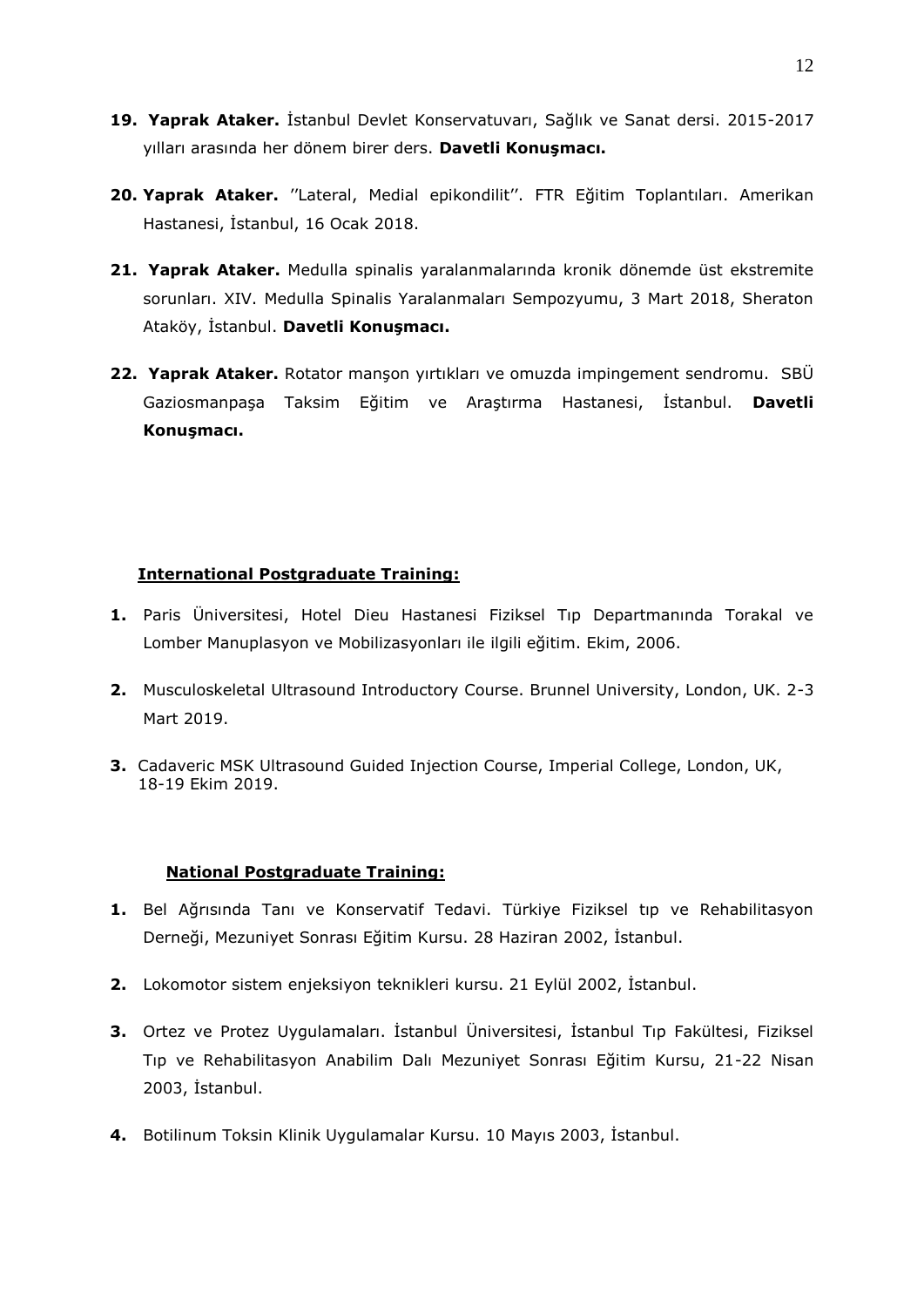- **5.** Manuel Tıp Kursu. XX. Ulusal Fiziksel Tıp ve Rehabilitasyon Kongresi. 22 Haziran 2005, Bodrum.
- **6.** Empatik İletişim Programı. 3 Aralık 2005, İstanbul.
- **7.** Entegre Yönetim Sistemi Eğitimi. 13 Aralık 2005, İstanbul.
- **8.** Prof. Dr. Rıdvan Ege Temel El Cerrahisi Bilgi Kursu. 24-25 Şubat 2006, Ankara.
- 9. 5<sup>th</sup> International Course on the Hand. 21-25 October 2007, Bodrum.
- **10.** Lomber Bölgede Manuel Tedavi Kursu. 13-15 Nisan 2007, İstanbul.
- **11.** Pinotape Physiotaping Workshop. 30 April 2011, İstanbul.
- **12.** Kas İskelet Sistemi Ultrasonu Kursu. Turk-MUS II. 17 Şubat 2017, İstanbul

## **13.Congress Participation Certificates:**

- **1.** I. Medülla Spinalis Yaralanmaları Sempozyumu. 1 Nisan 2000, İstanbul.
- **2.** Çocukluk Çağı Spastisitesi Tedavisinde Yenilikler. 22 Haziran 2000, İstanbul.
- **3.** Spastik Serebral Palsi Tedavisinde Yenilikler. 12 Ekim 2000, İstanbul.
- **4.** Elin Travmatik Tendon ve Sinir Kesileri Rehabilitasyonu. XXXI. Geleneksel Çubukçu Sempozyumu. 12 Ocak 2001, İstanbul.
- **5.** II. Medülla Spinalis Yaralanmaları Sempozyumu. 31 Mart 2001, İstanbul.
- **6.** XVIII. Fiziksel Tıp ve Rehabilitasyon Kongresi. 12-17 Mayıs 2001, Antalya.
- **7.** II. Trakya Fiziksel Tıp ve Rehabilitasyon Günleri. 11 Ekim 2001, Edirne.
- **8.** Geriatride Egzersiz. XXXII. Geleneksel Çubukçu Sempozyumu. 25 Ocak 2002, İstanbul.
- **9.** I. Nörojenik İletişim ve Yutkuma Bozukluklarının Değerlendirilmesi ve Rehabilitasyonu Sempozyumu. 1-3 Şubat 2002, İstanbul.
- **10.** III. Medülla Spinalis Yaralanmaları Sempozyumu. 30 Mart 2002, İstanbul.
- **11.** IV. Medülla Spinalis Yaralanmaları Sempozyumu. 5 Nisan 2003, İstanbul.
- **12.** XIX. Ulusal Fiziksel Tıp ve Rehabilitasyon Kongresi. 4-8 Ekim 2003, Antalya
- **13.** V. Medülla Spinalis Yaralanmaları Sempozyumu. 20 Mart 2004, İstanbul.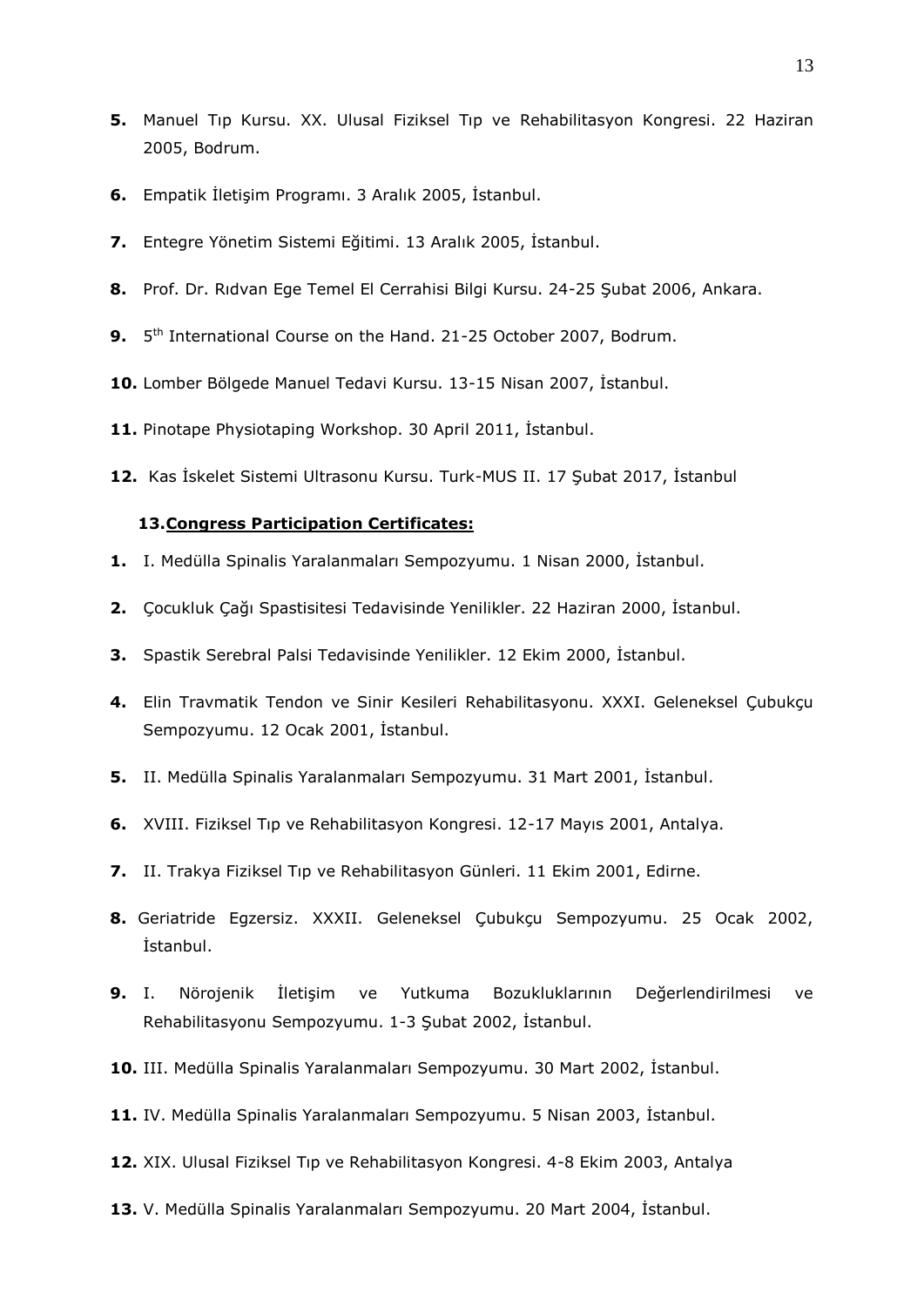- **14.** I. Ulusal Romatizmal Hastalıklar Kongresi. 28 Nisan- 2 Mayıs 2004, Antalya.
- **15.** 5<sup>th</sup> Mediterranean Congress of Physical & Rehabilitation Medicine. 30 September- 4 October 2004, Antalya.
- **16.** II. Nöropatik Ağrı Sempozyumu. 11-13 Mart 2005, Istanbul.
- **17.** XX. Ulusal Fiziksel Tıp ve Rehabilitasyon Kongresi. 22- 26 Haziran 2005, Bodrum.
- **18.** III. Nöropatik Ağrı Sempozyumu. 3-5 Mart 2006, Istanbul.
- **19.** Annual European Congress of Rheumatology 'EULAR 2006'. 21-24 June 2006, Amsterdam, Netherlands.
- **20.** I. Tıbbi Rehabilitasyon Sempozyumu. 2-4 Kasım 2006, Ankara.
- **21.** ISO 9001:2000, ISO 14001:2004, OHSAS 18001:1999 Yönetim Sistemleri ve İç Tetkikçi Semineri. 23-24 Kasım 2006, İstanbul.
- **22.** VIII. Medülla Spinalis Yaralanmaları Sempozyumu. 24 Mart 2007, İstanbul.
- **23.** 21. Yüzyılda Osteoporoz, Türkiye Osteoporoz Derneği 3. Ulusal Sempozyumu. 6-8 Nisan 2007, Ankara.
- **24.** Romatizmal Hastalıklara Güncel Yaklaşım Sempozyumu. 15-17 Kasım 2007, Gaziantep.
- **25.** Üst Ekstremite Periferik Sinir Sempozyumu. 30 Kasım- 2 Aralık 2007, Eskişehir.
- **26.** XI. El ve Üst Ekstremite Cerahisi Kongresi. 16-19 Mayıs 2008, Çeşme.
- **27.** XIII<sup>th</sup> Congress of the Federation of European Societies for Surgery of the Hand (FESSH) and IXth Congress of the European Federation Societies for the Hand Therapy (EFSHT). 19-21 June 2008, Lausanne, Switzerland.
- **28.** Avrupa Resüsitasyon Konseyi (ERC) Kılavuzuna göre Kardiyopulmoner Resüsitasyon Uygulamaları ve İleri Yaşam Desteği Konferansı. 22 Aralık 2008, İstanbul.
- **29.** Diz ve Kalça Artroplastisi: Güncel Yaklaşımlar Sempozyumu. 17 Nisan 2009, İstanbul.
- **30.** Gündemimizde Spastisite Sempozyumu. 30 Mayıs 2009, İstanbul.
- **31.** XIV<sup>th</sup> Congress of the Federation of European Societies for Surgery of the Hand. 3-6 June 2009, Poznan, Poland.